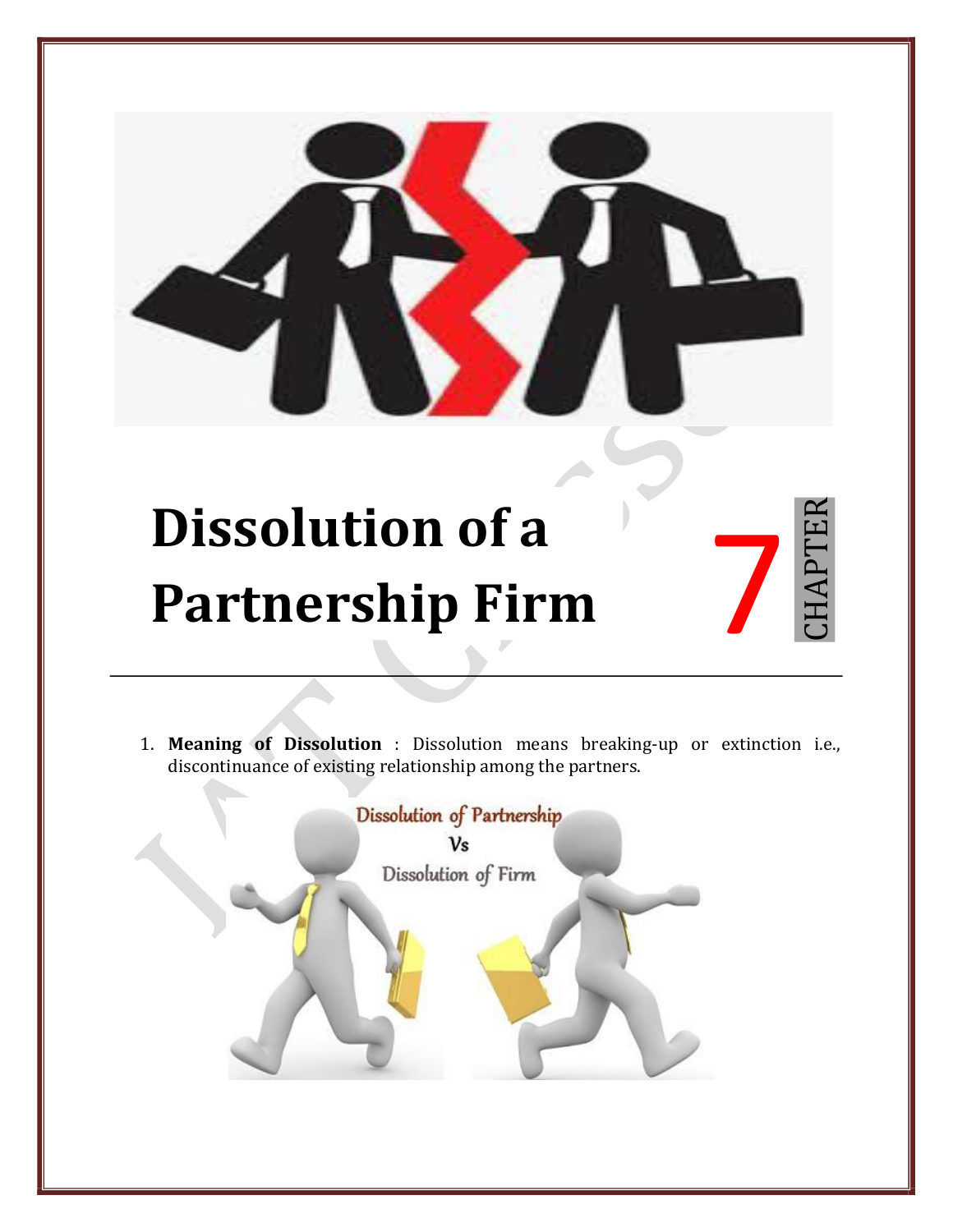- 2. **Dissolution of Partnership** : It changes the existing relationship between partners but the firm may continue its business as before.
- 3. **Dissolution of a firm**:Dissolution of the firm means dissolution of partnership among all the partners in the firm. In such a case the business of the firm also comes to an end.

## **4. Modes of Dissolution of Partnership firm**

- (i) Dissolution by mutual agreement
- (ii) Complulsory dissolution
- (iii) Dissolution by notice
- (iv) On the happening of an event
- (v) Dissolution by court



- 5. **Settlement of Accounts in Case of Dissolution of firm** (Section 48) In settling the accounts of a firm after dissolution, the following rules subject to the agreement by the partners, shall be observed
	- (i) Treatment of losses : losses including deficiencies of capital shall be paid in the following manner
		- (a) First out of Profits
		- (b) Next out of capital
		- (c) Lastly, if necessary, by the partners individually in their profit sharing ratio. [Section 48 (a)]
	- (ii) Application of Assets : The assets of the firm, including any sum contributed by the partners to make up deficiencies, shall be applied in the following manner
		- (a) First to pay firm's debts to the third Parties, i.e., outside parties.
		- (b) Then to pay loans from partners.
		- (c) Then to pay capitals of partners.
		- (d) Lastly the surplus (if any) shall be distributed among the partners in their profit sharing ratio. [Section 48 (b)]

Accounts By Ravi Kashyap Sir **Page 2**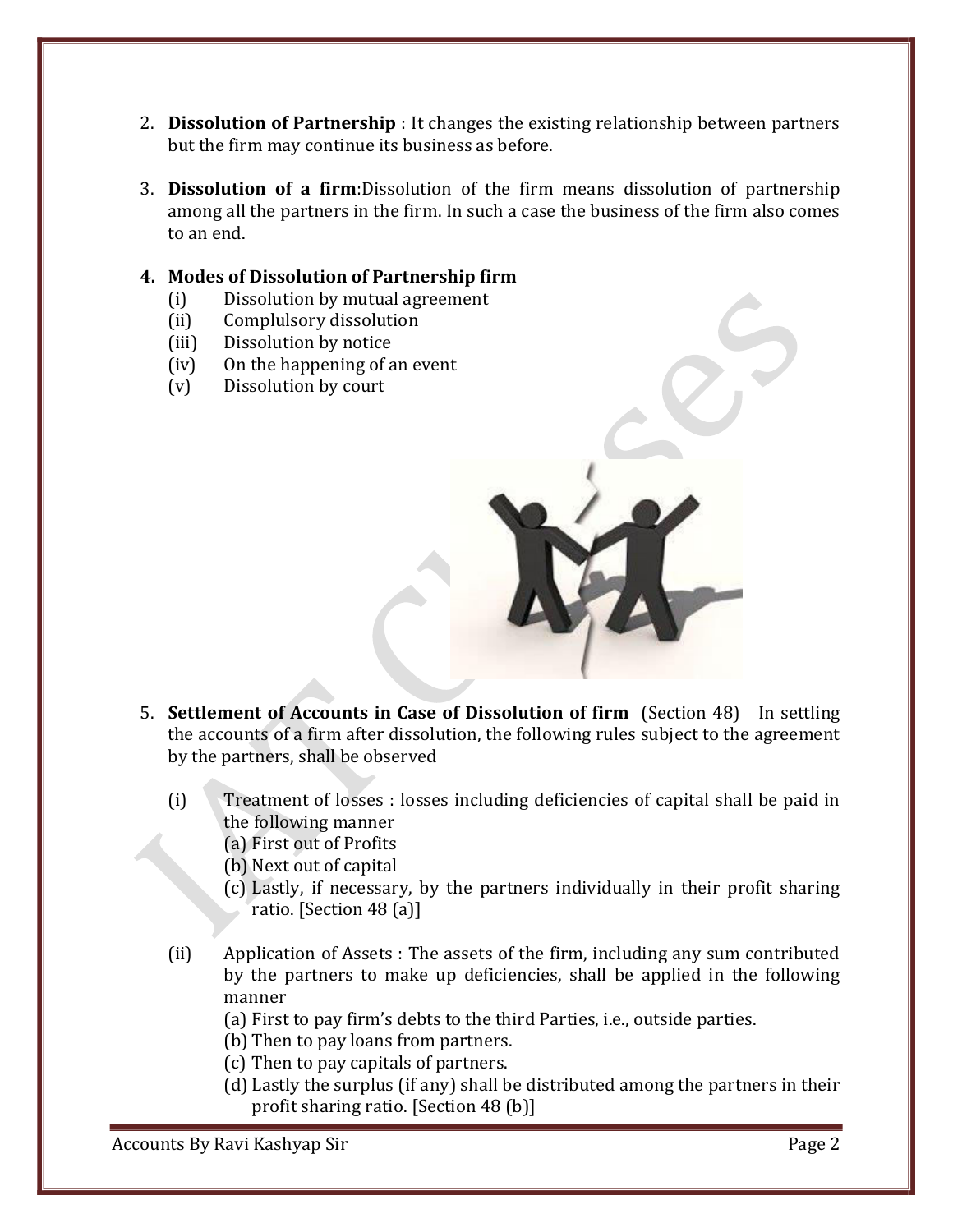- 6. **Treatment of Firm's Debts and Private Debts (Section 49)**: Where both the debts of the firm and private debts of a Partner co-exist, the following rules, as stated in Section 49 of the Act, shall apply
	- (i) Firm's property is applied first in payment of firm's debts and if there is any surplus, then the share of each partner is applied in the payment of his private debts or paid to him.
	- (ii) Partner's private property is applied first in payment of his private debts and the surplus (if any) in payment of firm's debts if the firm's liabilities exceed the firm's assets.
- 7. **Accounting Treatment on Dissolution** : Following accounts are openend in the books of the firm
	- (i) Realisation Account
	- (ii) Partners' Capital Account<br>(iii) Partners's Loan Account
	- (iii) Partners's Loan Account<br>(iv) Cash/Bank Account
	- Cash/Bank Account
- 8. **Realisation Account**: It is opened on the dissolution of a firm. It is a nominal account. It is prepared to determine the or los on the realization of assets and payment of liabilities.

| Dr.                                   |  |       | <b>Realization Account</b>         | Cr. |       |
|---------------------------------------|--|-------|------------------------------------|-----|-------|
| Particulars                           |  | Amt   | Particulars                        |     | (Amt  |
|                                       |  | (Rs.) |                                    |     | (Rs.) |
| To sundry Assets A/c [Excluding]      |  |       | By sundry Liabilities A/c          |     |       |
| cash, bank, fictitious asset,         |  |       | [Excluding partners' capital, loan |     |       |
| accumulated losses, debit balance of  |  |       | from partner (s), reserve,         |     |       |
| partners' partners' capital/current   |  |       | accumulated profit etc.]           |     |       |
| $A/c$ , loans to partner $(s)$ ]      |  |       | By Provision on Any Assets A/c     |     |       |
|                                       |  |       | By Bank/Cash A/c                   |     |       |
| To Provision on any Liability A/c     |  |       | (amount received on realization of |     |       |
| To Bank/Cash A/c                      |  |       | assets)                            |     |       |
| (Amount Paid for discharging          |  |       | By Bank/Cash A/c                   |     |       |
| liabilities)                          |  |       | (Amount received from              |     |       |
| To Bank/Cash A/c (Expenses on         |  |       | unrecorded assets)                 |     |       |
| realization)                          |  |       |                                    |     |       |
| To Partners' capital/current A/c      |  |       | By Partner's capital A/c           |     |       |
| (Liability taken over by a partner or |  |       | (Assets taken over by a partner    |     |       |
| remuneration/commission paid to       |  |       | recorded or unrecorded)            |     |       |
| him or any expenses beared by him)    |  |       | By Partners' capital/Current A/c   |     |       |
| To Partners' Capital/Current A/c      |  |       | (Loss on realization) $*$          |     |       |
| (Profit on realization)*              |  |       |                                    |     |       |
|                                       |  |       |                                    |     |       |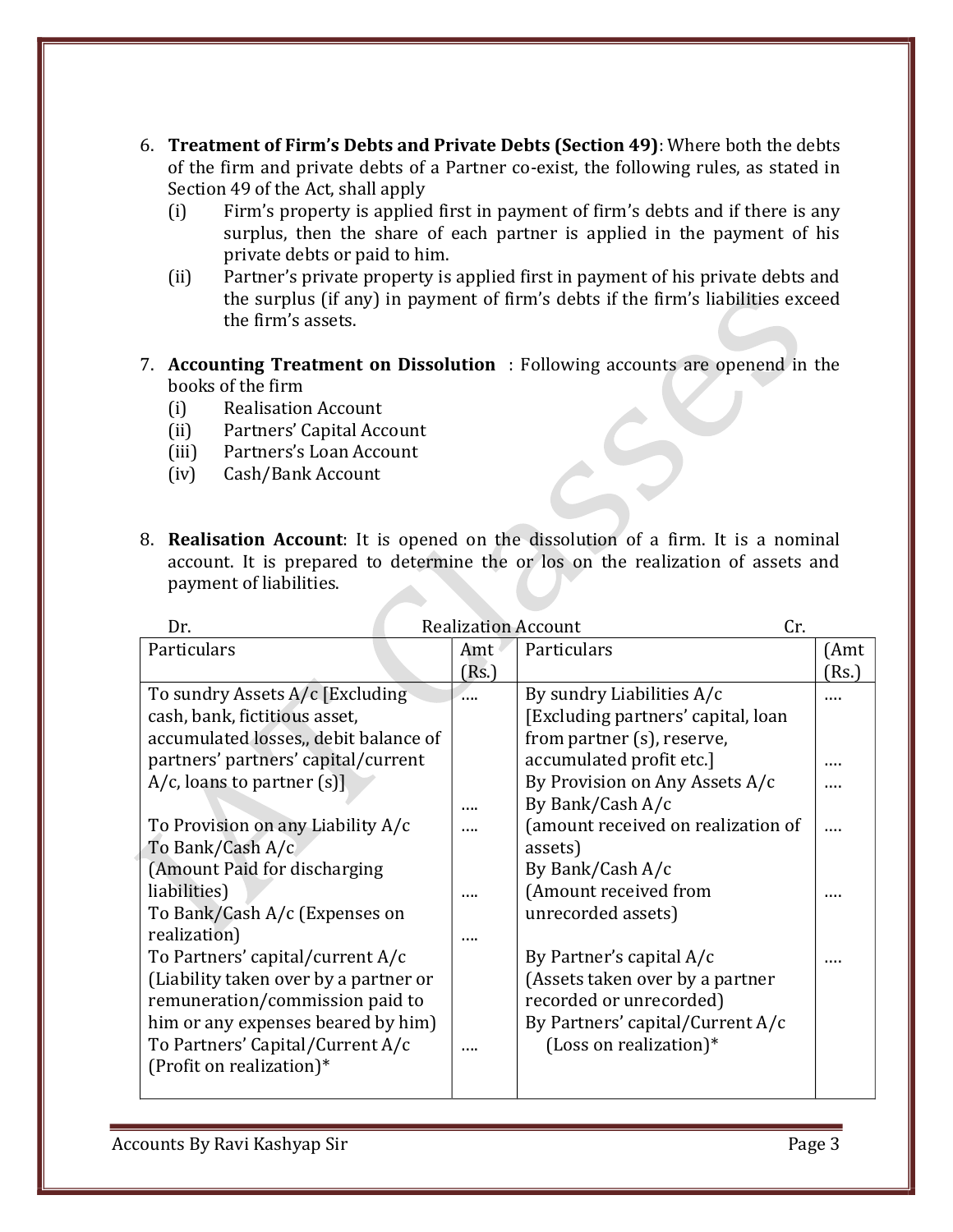| <br>.<br> |
|-----------|
|-----------|

## **9. Partners' Capital Account**

| Dr.                    | Partners' Capital Account |          |                          | Cr.      |          |
|------------------------|---------------------------|----------|--------------------------|----------|----------|
| Particulars            | X(Rs.)                    | Y(Rs.)   | Particulars              | X(Rs)    | Y(Rs)    |
| To Balance b/d (Debit  | $\cdots$                  | $\cdots$ | By balance b/d (credit   |          | $\cdots$ |
| balance)               | $\cdots$                  | $\cdots$ | balance)                 | $\cdots$ |          |
| To Profit and Loss A/c | $\cdots$                  |          | By General Reserve A/c   | $\cdots$ |          |
| To advertisement       | $\cdots$                  | $\cdots$ | By Profit and Loss A/c   | 1.11     | $\cdots$ |
| Expenditure $A/c$      |                           |          | By Workmen's             |          |          |
| To Realisation A/c     | $\cdots$                  | $\cdots$ | Compensation fund A/c    |          | $\cdots$ |
| (assets taken over)    |                           |          | By Realization A/c       |          |          |
| To Realisation A/c     | $\cdots$                  |          | (Liabilities taken over) |          |          |
| (Loss on realization)  |                           |          | By Realization A/c       |          |          |
| To Cash/Bank A/c       |                           |          | (Profit on realization)  |          |          |
| (Excess cash paid)     |                           |          | By Cash/Bank A/c         |          |          |
|                        |                           |          | (Cash brought in)        |          |          |
|                        |                           |          |                          |          |          |
|                        |                           |          |                          |          |          |

10. **Partners' Loan Account**: Partners' loan will be paid after all outside liabilities are paid.

The following journal entry is passed Partner's Loan A/c Dr. To Cash/Bank A/c

## **11.Cash/Bank Account**

| Dr.                            |      | Cash/Bank Account           | Cr.  |
|--------------------------------|------|-----------------------------|------|
| Particulars                    | Amt  | Particulars                 | Amt  |
|                                | (Rs) |                             | (Rs) |
| To Balance b/d (debit balance) |      | By Balance b/d              |      |
| To Profit and Loss A/c         |      | (Bank overdraft)            |      |
| To Advertisement Expenditure   |      | By Realization A/c          |      |
| A/c                            |      | (Liabilities paid)          |      |
| To Realisation A/c             |      | By Realization A/c          |      |
| (Assets taken over)            |      | (Realization expenses paid) |      |
| To realization A/c             |      | By Partner's loan A/c       |      |
| (Loss on realization)          |      | (Partner's loan paid)       |      |
| To cash/Bank A/c               |      | By partner's                |      |
| Excess cash paid)              |      |                             |      |

Accounts By Ravi Kashyap Sir **Page 4**